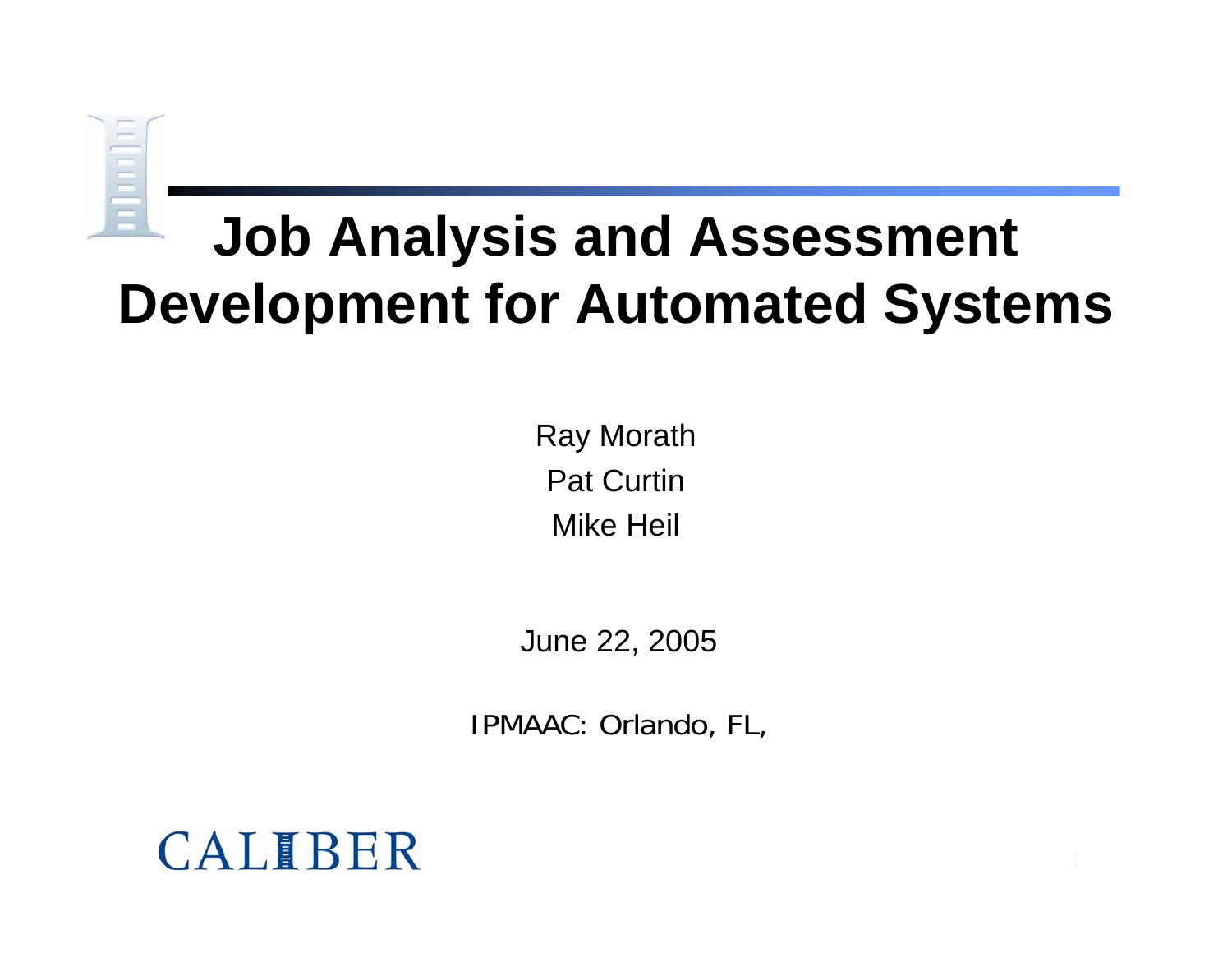

# **Job Analysis**

#### CALIBER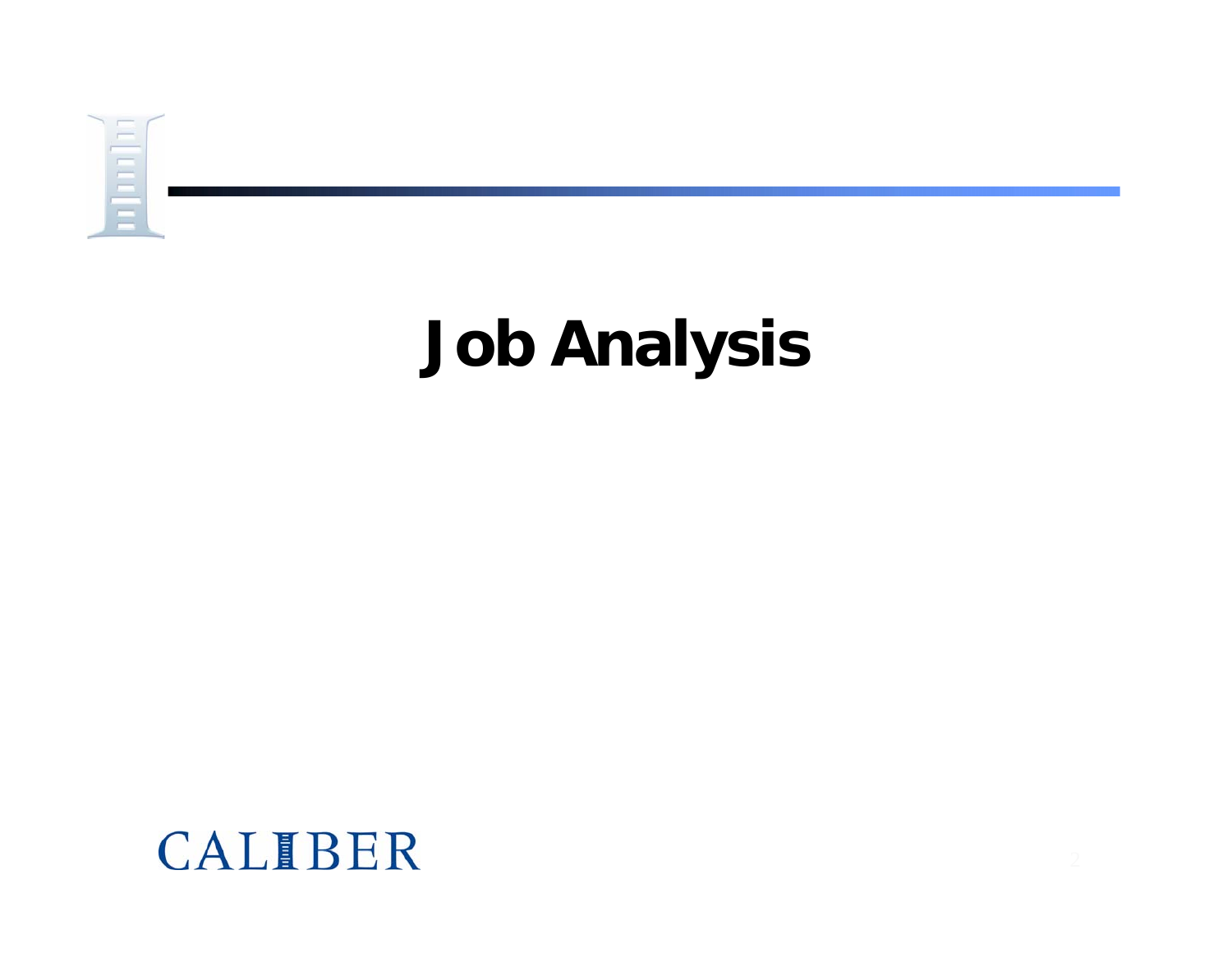## **Job Analysis - Traditional**

- • Many different methods
	- •Two main categories: Inductive or Deductive
- • Traditional methods of job analysis can involve:
	- $\bullet$ A pilot sample of SMEs
	- •Use of job analysis questionnaires/surveys,
	- •Data analysis, and
	- $\bullet$ Revisions
	- •Considerable amounts of time and expense
- • Traditional methods involve assumptions about:
	- $\bullet$ The sample of SMEs
	- •The ability to accurately profile a position/job & incumbent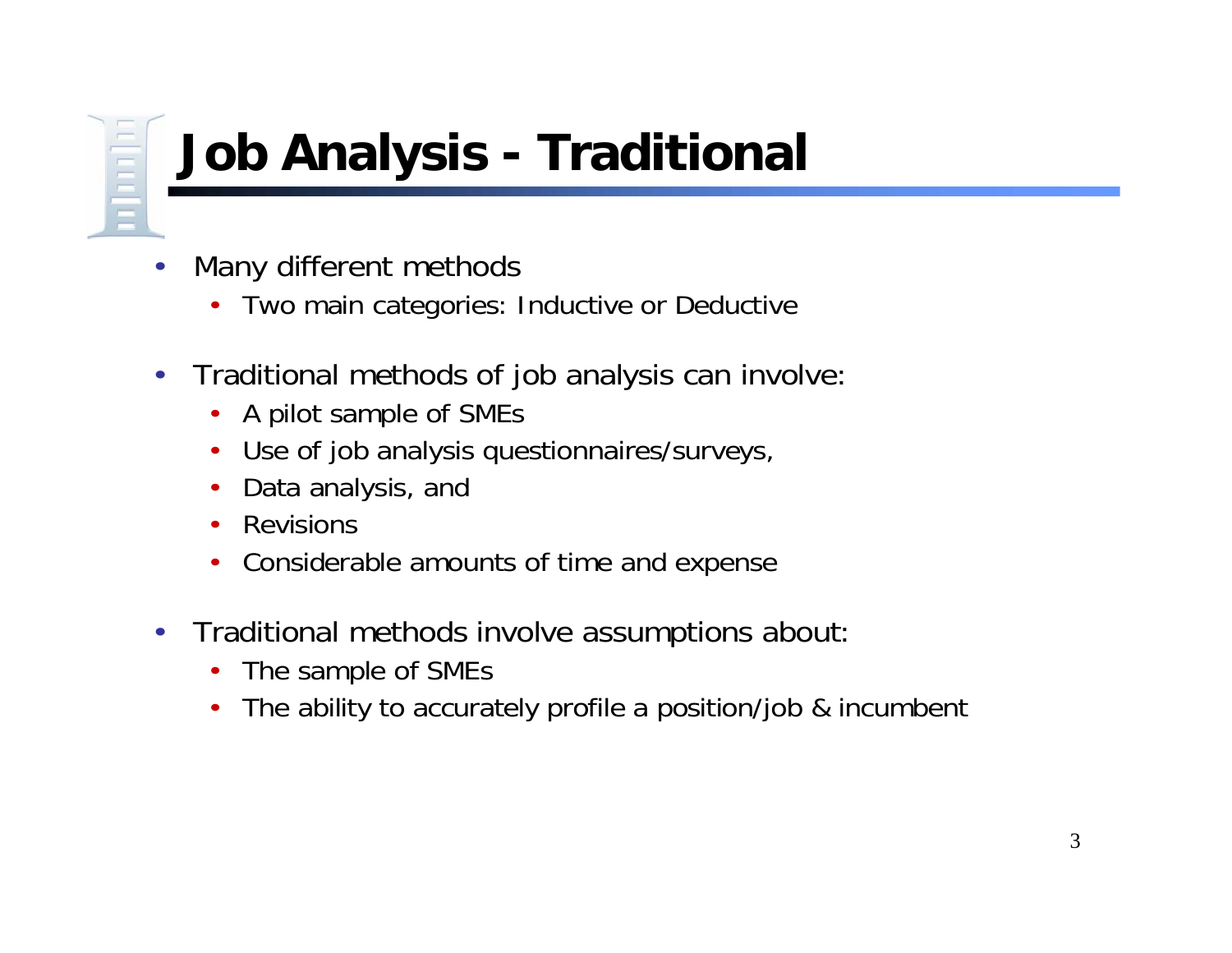## **Job Analysis – Challenges**

- • Development issues
	- $\bullet$ Shorter development times
	- $\bullet$ "All at once" mindset
	- $\bullet$ Small number of SMEs available
- • Organizational issues
	- $\bullet$ Lack of "Buy in" at many levels
	- $\bullet$ Uninitiated SMEs – don't know why they are in a JA workshop
	- $\bullet$ Dealing with legacy information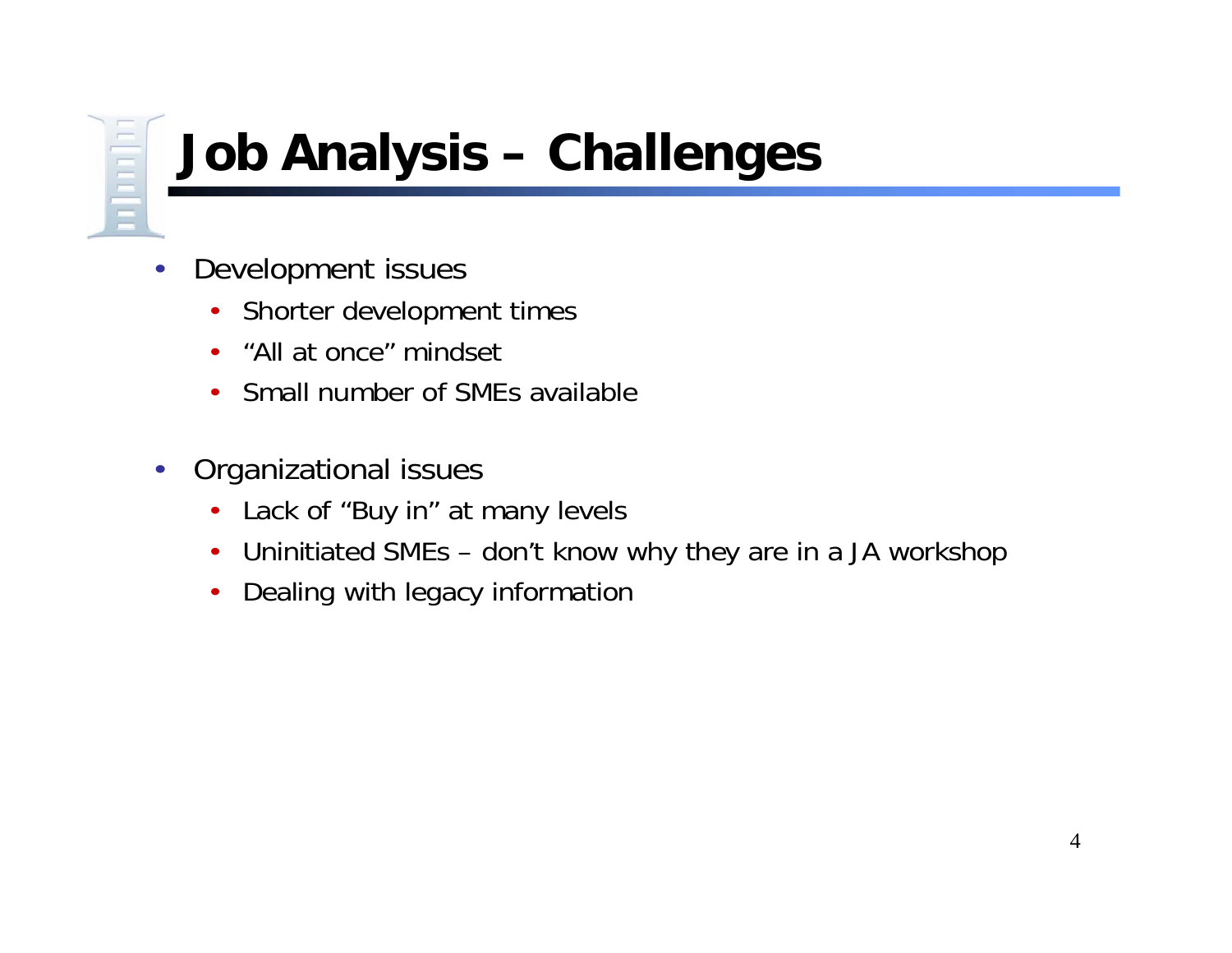## **Job Analysis – Challenges**

- • Competing demands
	- $\bullet$ Job content coverage
	- $\bullet$ Ability/inability to assess KSAs in an automated fashion
- $\bullet$  Purpose of the JA
	- $\bullet$ Pre-screen
	- $\bullet$ Self selection device
	- $\bullet$ Actual selection device
- • Providing good content validation evidence for item development/use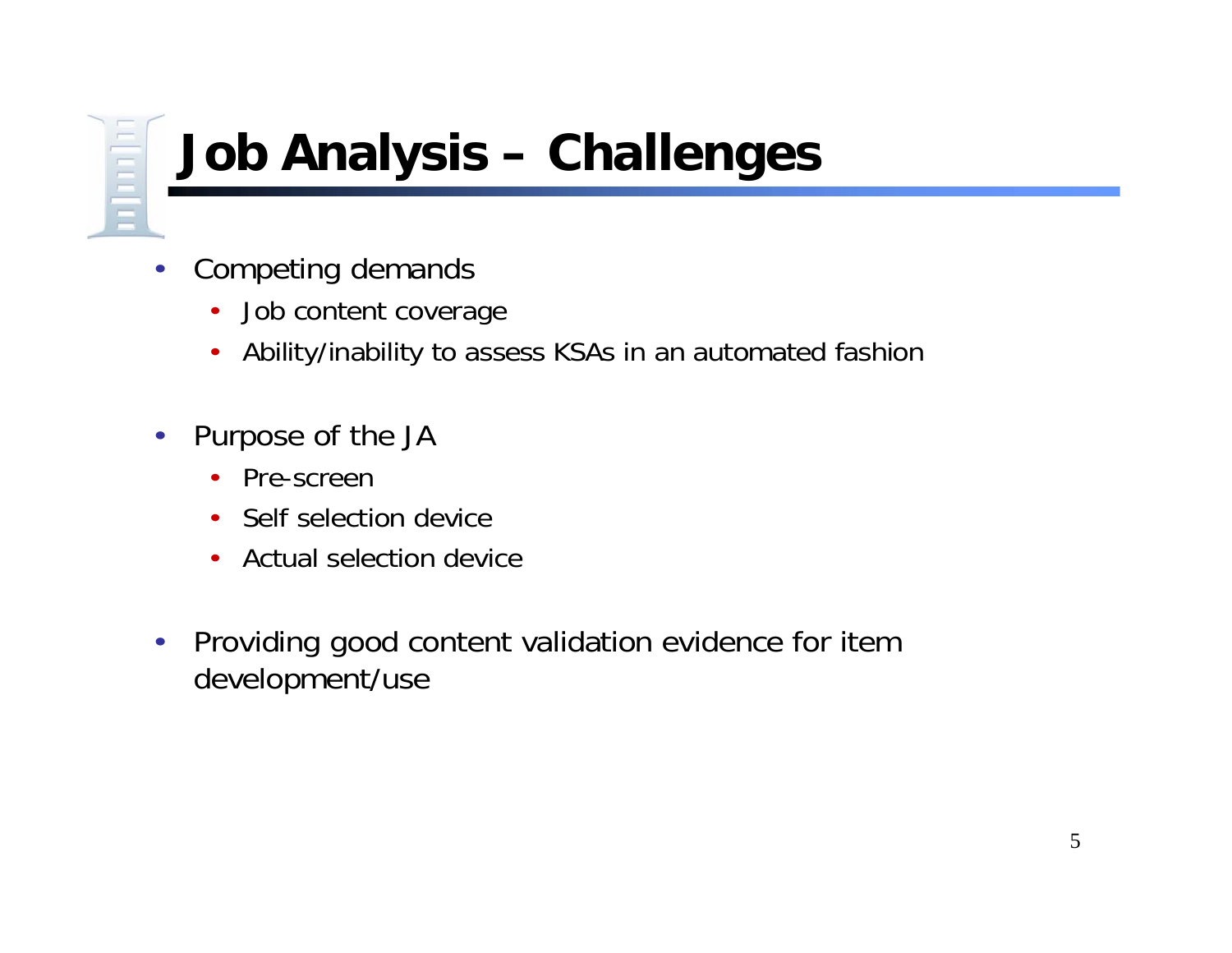## **Job Analysis - Solutions**

- • Have job analyst do more prep work
	- • The job analyst has to do more work to compensate for having less development time.
	- • Have job analyst do more prep work – draft lists, draft linkages, draft questions
	- •Have SMEs do more review work rather than generation work
- • Capitalize on past work
	- •O\*net,
	- $\bullet$ past JAs for similar positions, etc.
	- •Possibly use job analysts more than SMEs
- • Develop processes/methods to automate the process
	- •Systems or databases that can allow work to be done remotely
	- •Methods that automate the data analysis
	- •Systems that facilitate item development
	- •Create forms and systems that allow for easier collection of JA data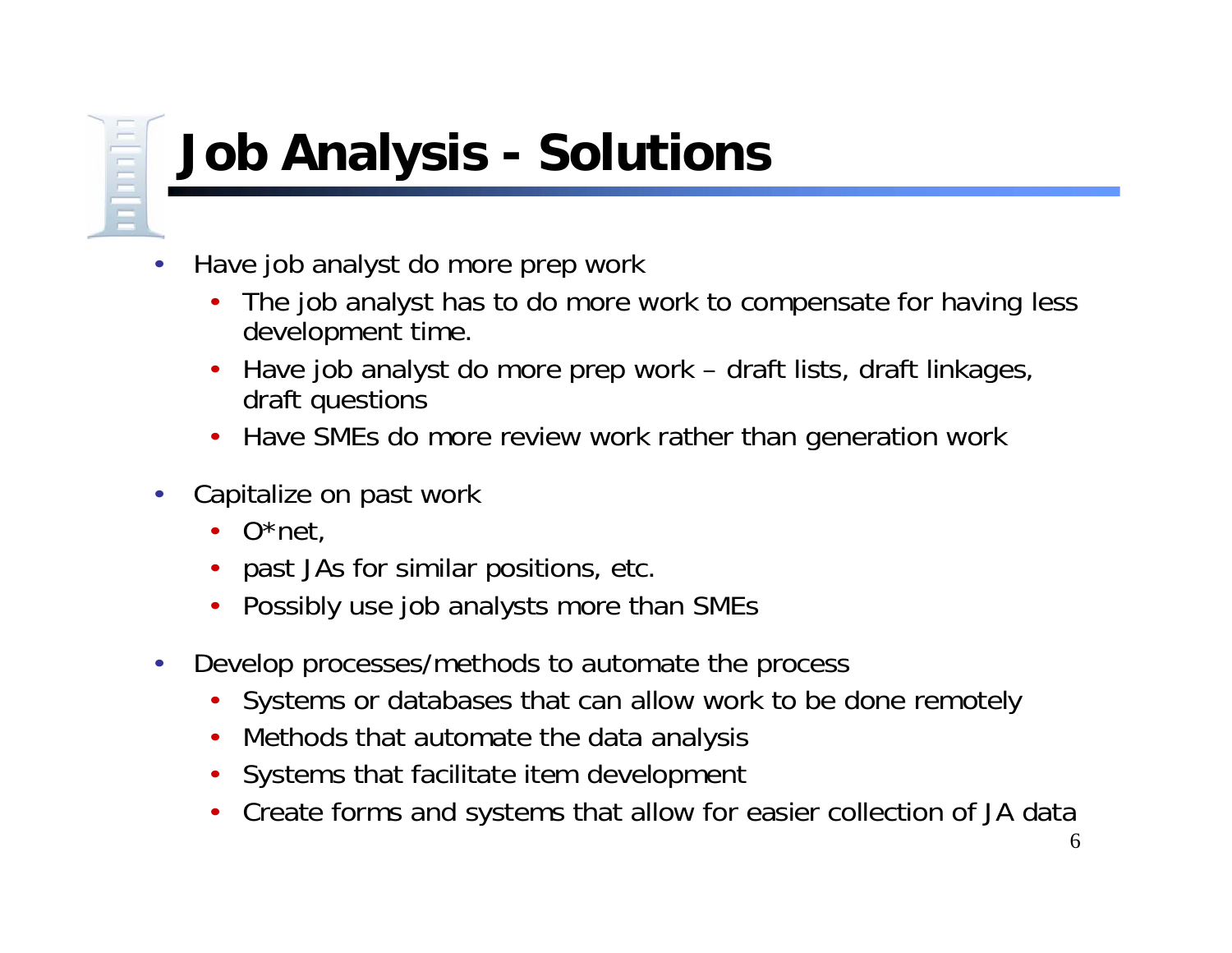## **Job Analysis - Solutions**

- • Get organizational "Buy in"
	- Get support from the top
	- $\bullet$ All relevant parties should be informed
	- $\bullet$ It helps to have a champion
- • Consider the use of several workshop types:
	- •In person workshop
	- $\bullet$ Remote workshop
	- •**Hybrid**

 $\mathbf{m}$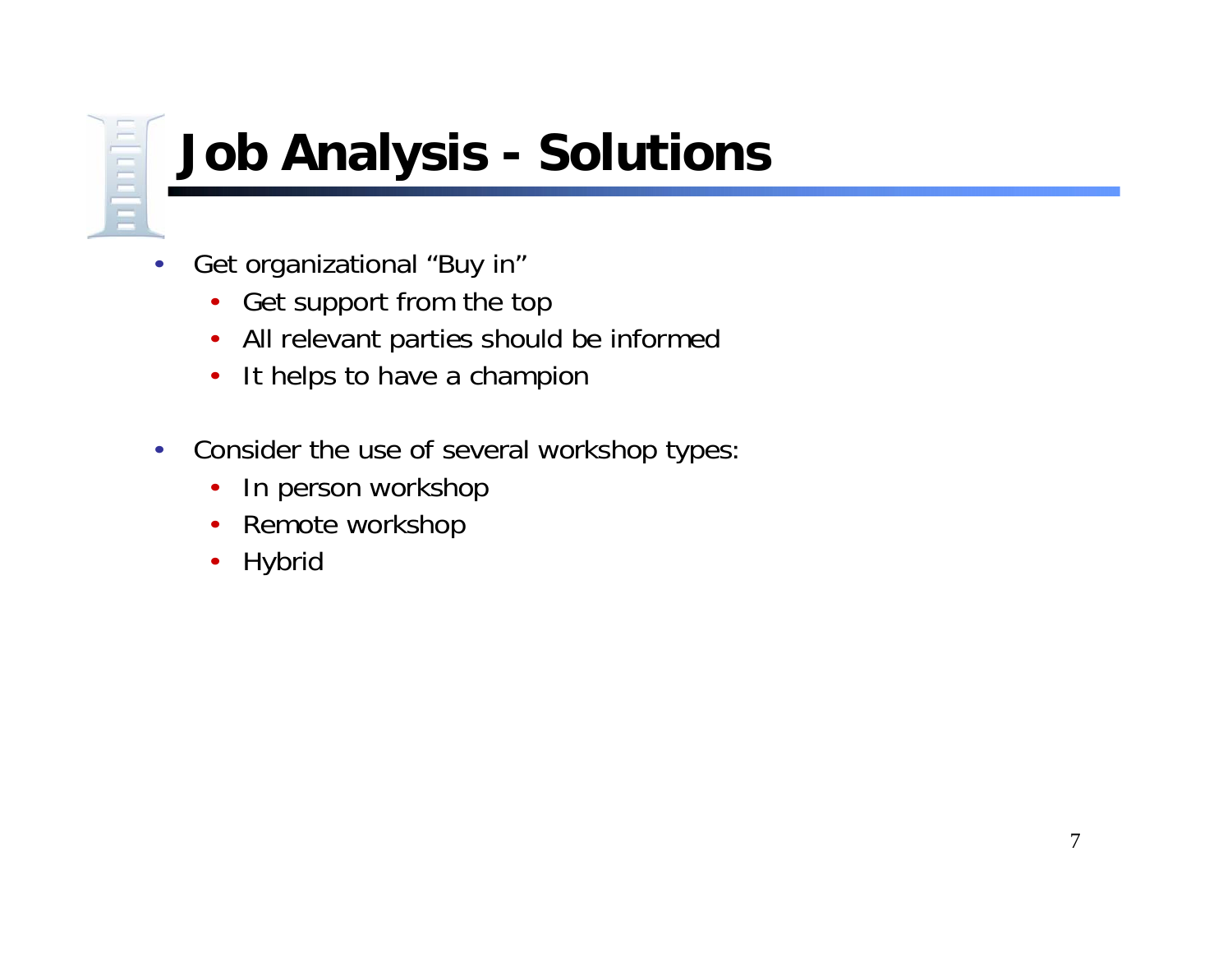

## **Item Development**

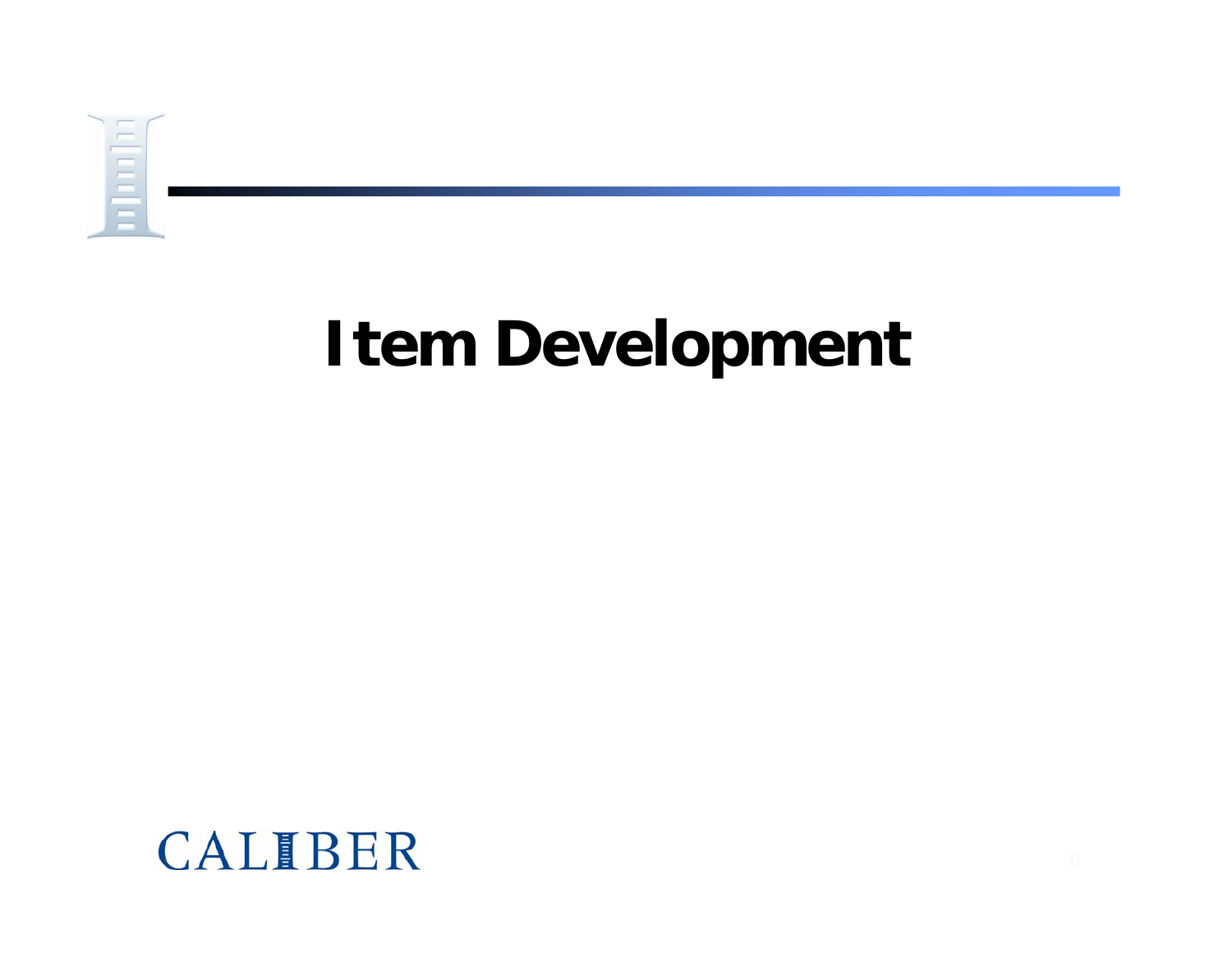## **Background on T&Es**

- T&E measures are the most common personnel selection instruments
	- Tradition; Can't make a selection decision without reviewing an application or resume
	- Education and experience are thought to be indicators of important job-related KSAs
	- Most reviews of T&E can be performed by those without test and measurement skills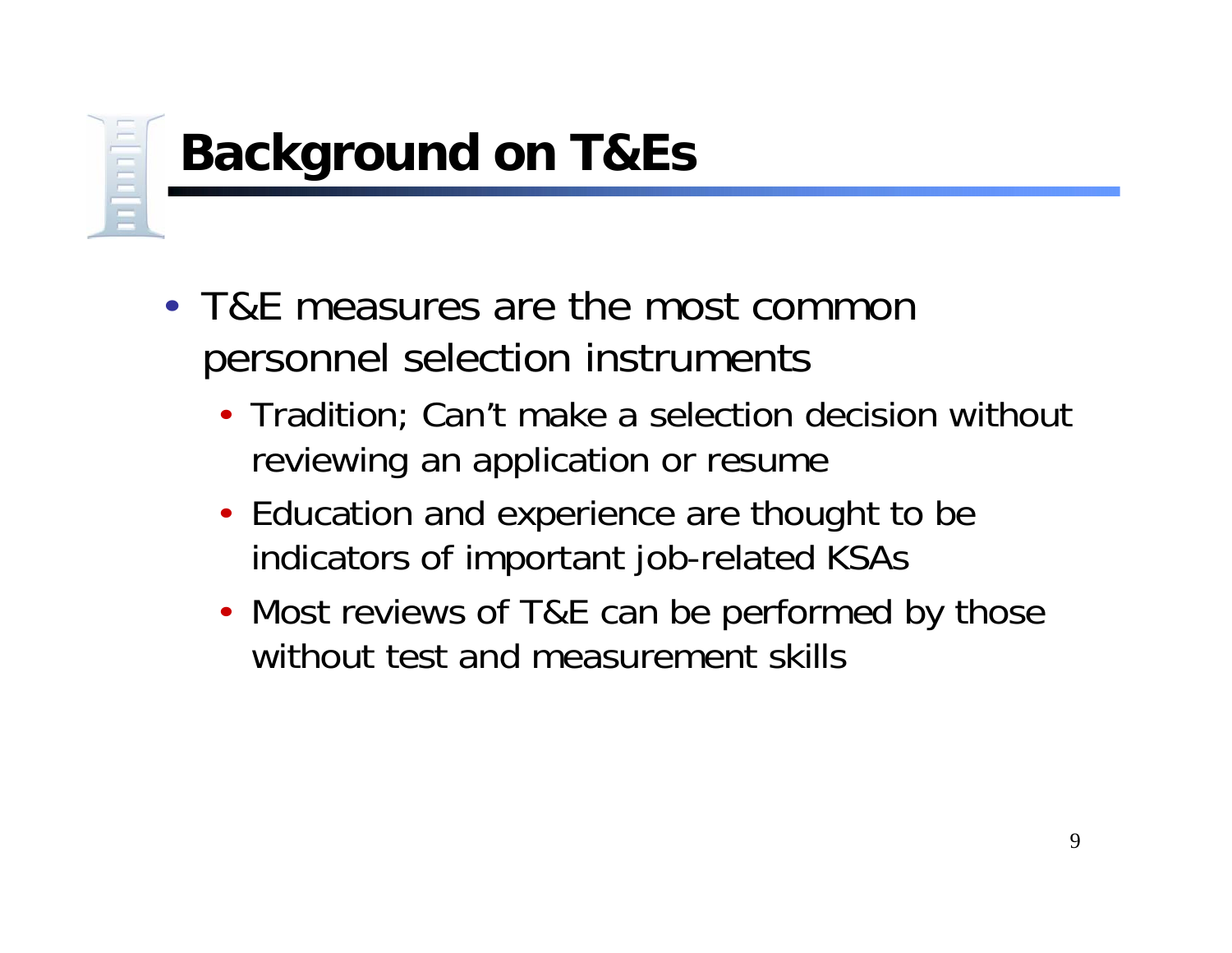

#### **What are T&Es**

#### Five Types

- •Holistic Judgment
- $\bullet$ Minimum Qualifications
- $\bullet$ Point & Task Methods
- $\bullet$ KSA-oriented Methods
- $\bullet$ Accomplishment Records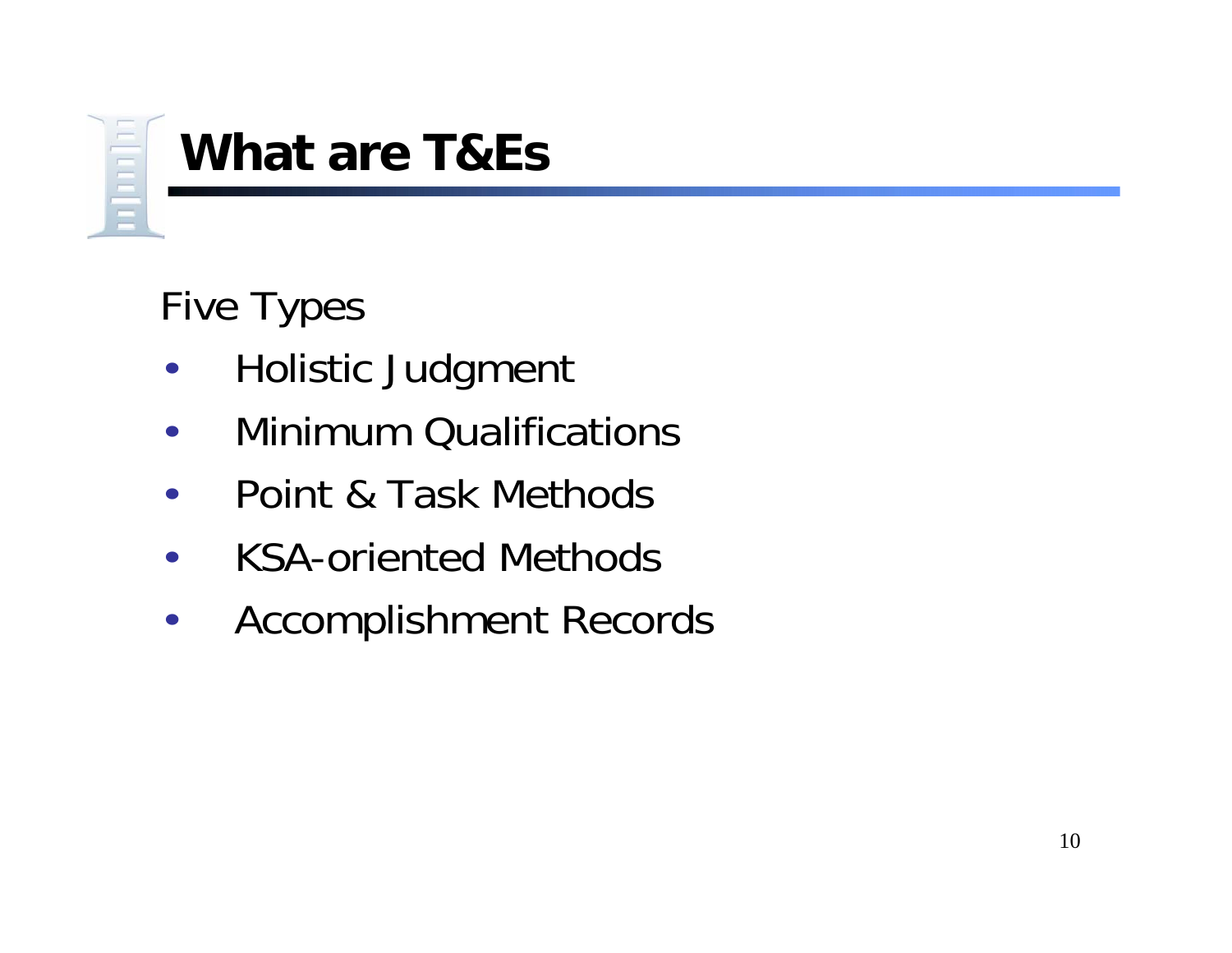#### **KSA-oriented Methods**

- • Applicants indicate experience performing activities related to the job
- $\bullet$  Measures experience as indicator of KSAs
- •Focuses on *amount* of experience
- $\bullet$  Models the experience-job performance relationship
- $\bullet$ Validity as high as .43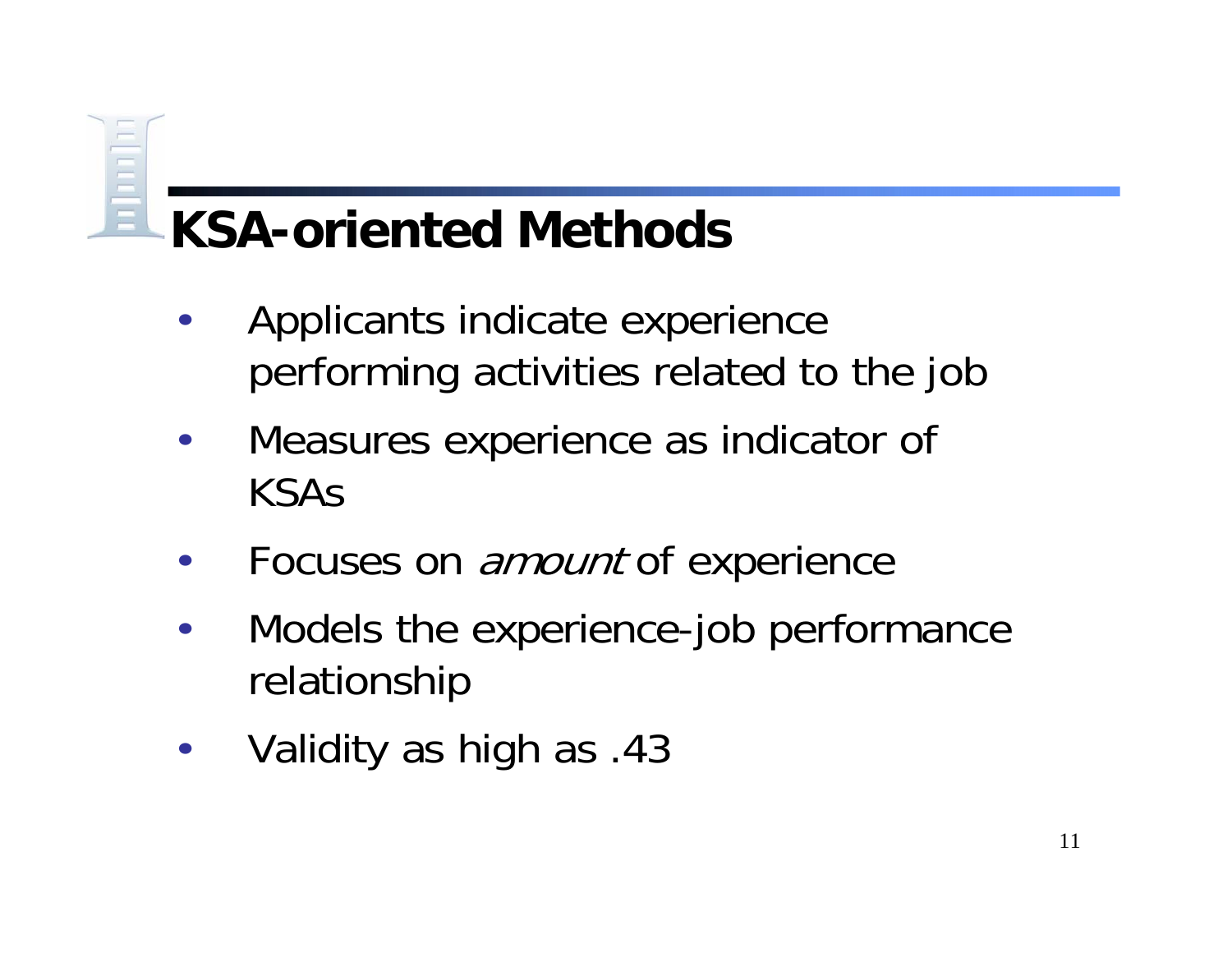## **T&E Item Development Overview**

- •Conduct development in phases
- •Consider "off-the-shelf" systems
- •Be ready for significant tailoring
- •Be ready to design own system
- •Expect long term gains for short-term high costs
- • Involve internal staff
	- Technical
	- •Users

- $\bullet$  Establish network of communication with all individuals involvedin development
- $\bullet$ Get input from managers, HR Reps, and others
- •Monitor impact on applicant pool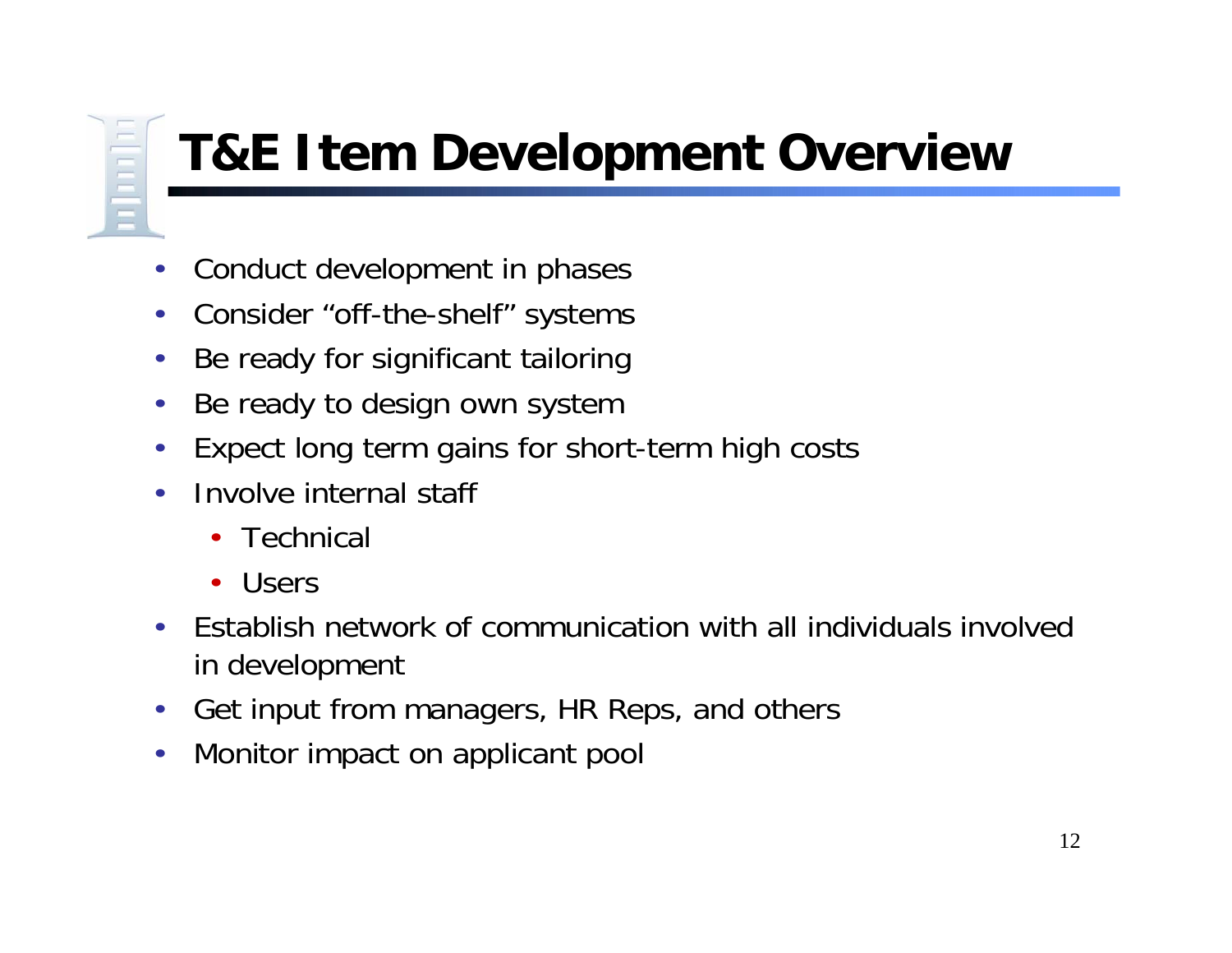## **T&E Item Development Overview**

- Ensure that items are not ambiguous
	- Avoid double-barreled statements
	- Use concrete, behavioral terms
- Plan to deal with inaccurate responding
	- Warnings
	- Reviews
	- Mechanisms to detect distortion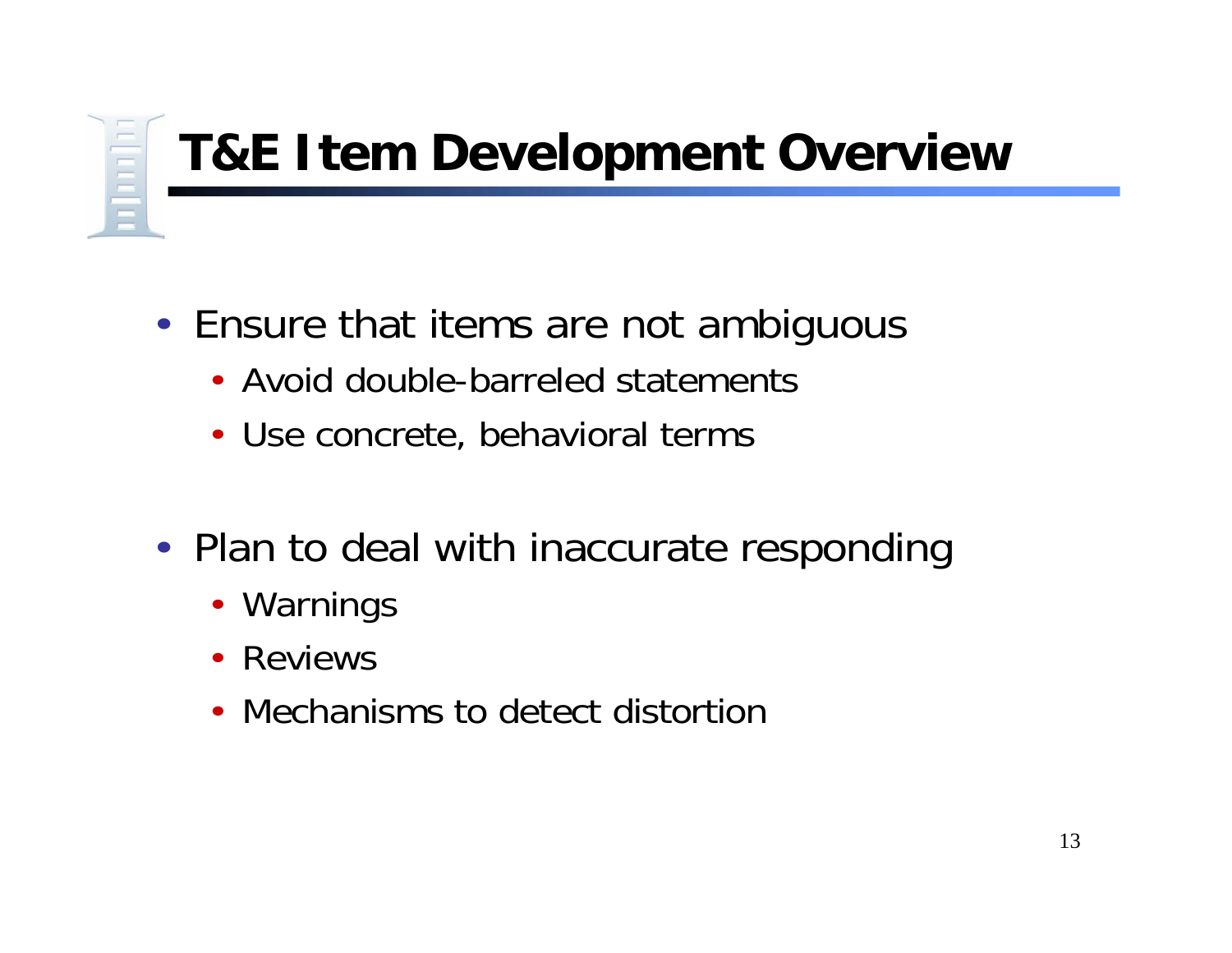## **T&E Item Development Overview**

#### **Working with Agencies**

- Agency champion helps
	- •Believes in the process
	- Understands the process
	- Sees value in the process
- Dealing with legacy of many different systems/ methods across agencies
	- Path of least resistance
	- Concerns about defensibility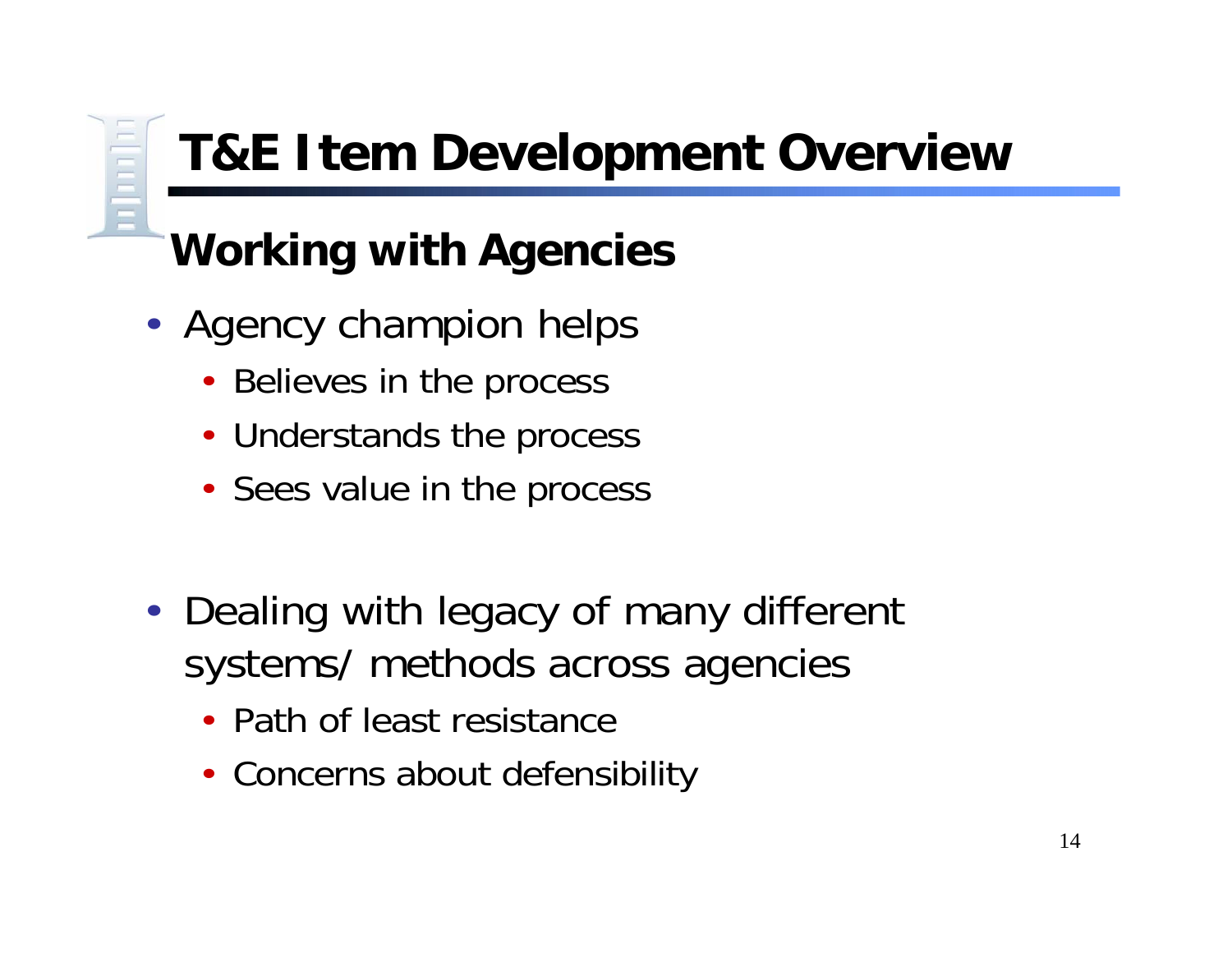## **T&E Item Development Issues**

- Assessment vs Pre-Screen
- •• Inclusion of minimum qualifications (MQs)?
- Use existing assessment items?
- Item Format
- Number of items per KSA
- Validity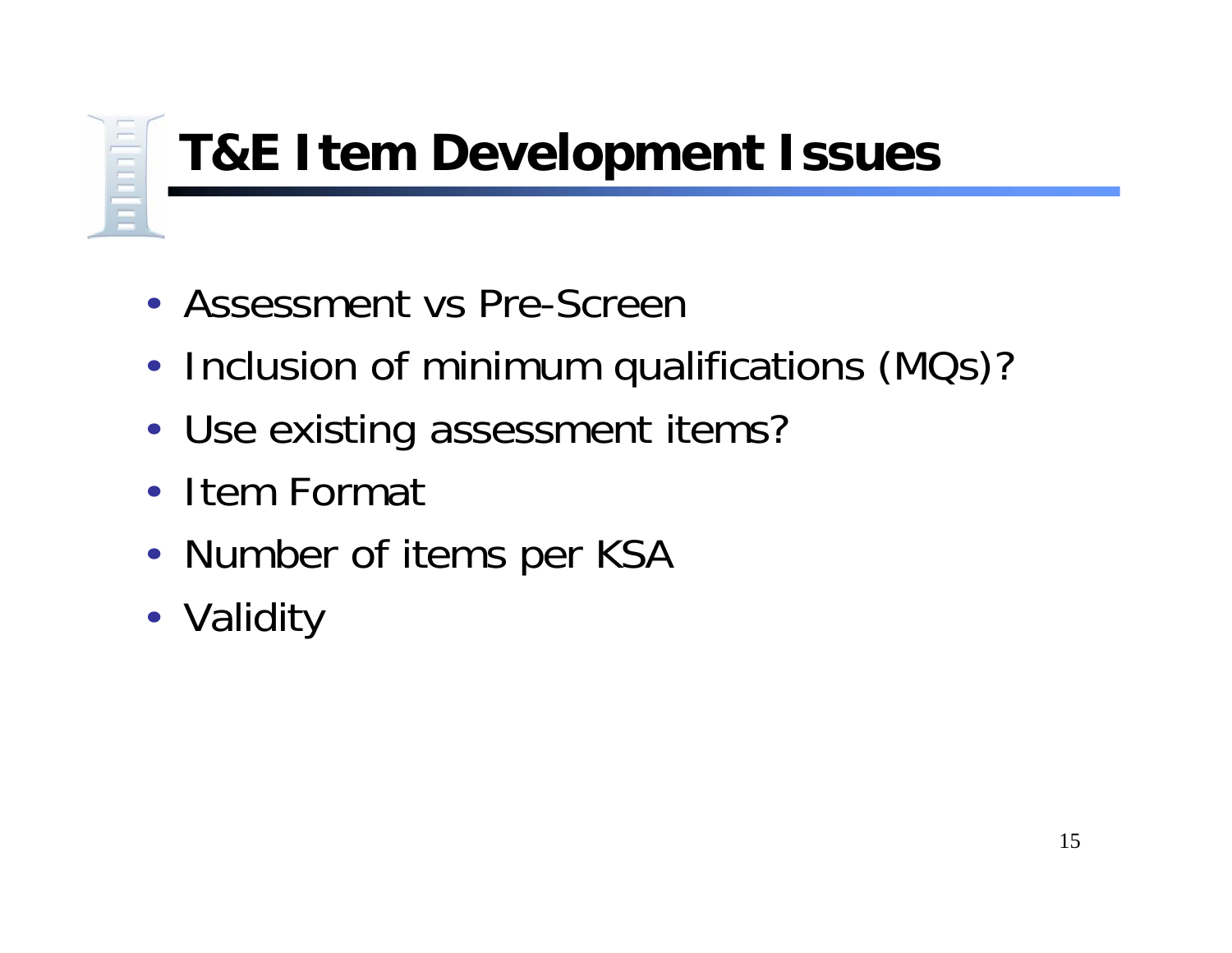## **T&E Item Development Process**

- Write draft questions for each KSA
	- $\bullet$ Does applicant possess KSA?
	- •How has applicant acquired the KSA?
	- How has the applicant applied the KSA?
- Review questions with SME panel
- Send questions to other SMEs who rate relevance (Content validation phase)
- Submit questions for uploading into system